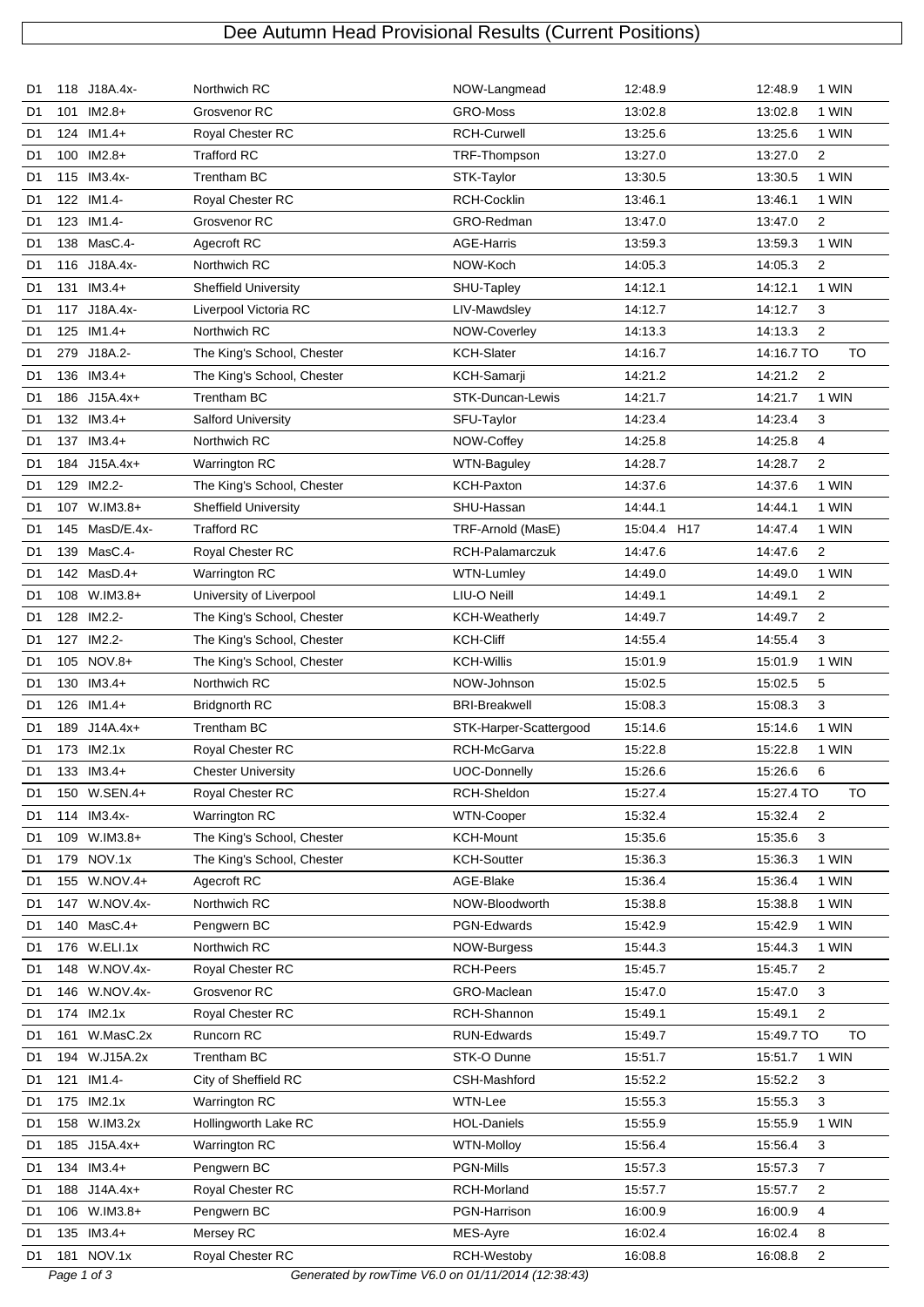|                | Dee Autumn Head Provisional Results (Current Positions) |                   |                                 |                       |             |            |                |  |  |
|----------------|---------------------------------------------------------|-------------------|---------------------------------|-----------------------|-------------|------------|----------------|--|--|
| D1             | 111                                                     | $W.MasC/D/E.8+$   | Royal Chester RC                | RCH-Hardy (MasE)      | 16:47.4 H38 | 16:09.4    | 1 WIN          |  |  |
| D1             |                                                         | 182 NOV.1x        | <b>Bangor University</b>        | <b>UNW-Rook</b>       | 16:12.7     | 16:12.7    | 3              |  |  |
| D1             |                                                         | 112 W.MasC/D/E.8+ | Liverpool Victoria RC           | LIV - Parry (MasD)    | 16:35.6 H20 | 16:15.6    | 2              |  |  |
| D <sub>1</sub> |                                                         | 110 W.MasC/D/E.8+ | Northwich RC                    | NOW-Young (MasC)      | 16:17.3     | 16:17.3    | 3              |  |  |
| D1             |                                                         | 168 W.J16A.2x     | Runcorn RC                      | <b>RUN-Crawley</b>    | 16:18.2     | 16:18.2    | 1 WIN          |  |  |
| D <sub>1</sub> |                                                         | 180 NOV.1x        | Royal Chester RC                | RCH-Jones             | 16:24.7     | 16:24.7    | 4              |  |  |
| D1             |                                                         | 413 W.J16A.1x     | Warrington RC                   | <b>WTN-Glover</b>     | 16:25.2     | 16:25.2    | 1 WIN          |  |  |
| D <sub>1</sub> | 151                                                     | $W.IM2.4+$        | Grosvenor RC                    | <b>GRO-Tilston</b>    | 16:29.5     | 16:29.5 TO | <b>TO</b>      |  |  |
| D1             |                                                         | 199 W.J18A.1x     | Runcorn RC                      | RUN-Hayes             | 16:33.2     | 16:33.2    | 1 WIN          |  |  |
| D <sub>1</sub> |                                                         | 166 W.J16A.2x     | Royal Chester RC                | <b>RCH-Sweeney</b>    | 16:33.8     | 16:33.8    | $\overline{2}$ |  |  |
| D1             |                                                         | 172 W.J16A.2x     | Warrington RC                   | WTN-Blythe            | 16:34.6     | 16:34.6    | 3              |  |  |
| D1             |                                                         | 164 W.J17A.2x     | The King's School, Chester      | KCH-Lawrence-Smith    | 16:38.0     | 16:38.0    | 1 WIN          |  |  |
| D1             |                                                         | 408 W.J16A.1x     | Grosvenor RC                    | GRO-Tilston           | 16:40.4     | 16:40.4    | $\overline{2}$ |  |  |
| D1             |                                                         | 191 W.J15A.2x     | <b>Warrington RC</b>            | <b>WTN-Ellam</b>      | 16:43.0     | 16:43.0    | 2              |  |  |
| D <sub>1</sub> |                                                         | 402 W.J17A.1x     | <b>Merchant Taylors' School</b> | MTS-Gillbanks         | 16:44.9     | 16:44.9    | 1 WIN          |  |  |
| D1             |                                                         | 144 MasD/E.4x-    | Rex BC                          | REX-Seddon (MasD)     | 16:48.4     | 16:48.4    | $\overline{2}$ |  |  |
| D1             |                                                         | 152 W.NOV.4+      | <b>Salford University</b>       | <b>SFU-Sinnott</b>    | 16:48.4     | 16:48.4    | 2              |  |  |
| D1             |                                                         | 162 W.J18A.2x     | Pengwern BC                     | PGN-Fox               | 16:49.4     | 16:49.4    | 1 WIN          |  |  |
| D1             | 411                                                     | W.J16A.1x         | Northwich RC                    | NOW-Willford - Dutton | 16:50.3     | 16:50.3    | 3              |  |  |
| D1             |                                                         | 170 W.J16A.2x     | Merchant Taylors' School        | MTS-Roughley          | 16:53.1     | 16:53.1    | 4              |  |  |
| D <sub>1</sub> |                                                         | 190 W.J15A.2x     | Liverpool Victoria RC           | LIV-Hanlon            | 16:53.3     | 16:53.3    | 3              |  |  |
| D1             | 143                                                     | $MasD.4+$         | Liverpool Victoria RC           | LIV-Lewis             | 16:56.7     | 16:56.7    | 2              |  |  |
| D1             |                                                         | 404 W.J17A.1x     | Pengwern BC                     | <b>PGN-Barnes</b>     | 16:57.2     | 16:57.2    | 2              |  |  |
| D1             |                                                         | 410 W.J16A.1x     | Warrington RC                   | <b>WTN-Davies</b>     | 17:00.9     | 17:00.9    | 4              |  |  |
| D1             |                                                         | 187 J14A.4x+      | Queen's Park High School        | <b>QPH-Neill</b>      | 17:07.0     | 17:07.0    | 3              |  |  |
| D <sub>1</sub> |                                                         | 163 W.J18A.2x     | <b>Bradford ARC</b>             | BRD-Hodsman           | 17:08.9     | 17:08.9    | 2              |  |  |
| D1             |                                                         | 197 W.MasC/D/E.1x | Grosvenor RC                    | GRO-Moore (MasD)      | 17:34.6 H22 | 17:12.6    | 1 WIN          |  |  |
| D1             |                                                         | 153 W.NOV.4+      | <b>Sheffield University</b>     | SHU-Macha             | 17:12.7     | 17:12.7    | 3              |  |  |
| D1             |                                                         | 104 NOV.8+        | <b>Salford University</b>       | SFU-Rowe              | 17:16.0     | 17:16.0    | 2              |  |  |
| D1             |                                                         | 400 W.J18A.1x     | The King's School, Chester      | <b>KCH-Moir</b>       | 17:21.6     | 17:21.6    | 2              |  |  |
| D1             |                                                         | 167 W.J16A.2x     | Pengwern BC                     | PGN-Garner            | 17:27.6     | 17:27.6    | 5              |  |  |
| D1             |                                                         | 414 W.J16A.1x     | Trentham BC                     | STK-Bailey            | 17:28.9     | 17:28.9    | 5              |  |  |
| D1             | 401                                                     | W.J18A.1x         | Royal Chester RC                | RCH-James             | 17:31.2     | 17:31.2    | 3              |  |  |
| D1             |                                                         | 193 W.J15A.2x     | Royal Chester RC                | RCH-Fearnall          | 17:33.7     | 17:33.7    | 4              |  |  |
| D1             |                                                         | 169 W.J16A.2x     | Runcorn RC                      | RUN-Butterworth       | 17:33.8     | 17:33.8    | 6              |  |  |
| D1             | 165                                                     | W.J17A.2x         | Pengwern BC                     | PGN-Cope              | 17:37.9     | 17:37.9    | 2              |  |  |
| D1             |                                                         | 171 W.J16A.2x     | The King's School, Chester      | KCH-Cowan             | 17:39.3     | 17:39.3    | $\overline{7}$ |  |  |
| D1             |                                                         | 409 W.J16A.1x     | Merchant Taylors' School        | MTS-Powell            | 17:43.0     | 17:43.0    | 6              |  |  |
| D1             |                                                         | 415 W.J15A.1x     | Merchant Taylors' School        | MTS-Murgatroyd        | 17:46.0     | 17:46.0    | 1 WIN          |  |  |
| D1             |                                                         | 422 W.J14A.1x     | Runcorn RC                      | <b>RUN-Tavernier</b>  | 17.47.1     | 17:47.1    | 1 WIN          |  |  |
| D <sub>1</sub> |                                                         | 423 W.J14A.1x     | Merchant Taylors' School        | MTS-Gilbanks          | 17:51.7     | 17:51.7    | $\overline{2}$ |  |  |
| D1             |                                                         | 425 W.J14A.1x     | Merchant Taylors' School        | MTS-Shirley           | 17:56.2     | 17:56.2    | 3              |  |  |
| D1             |                                                         | 416 W.J15A.1x     | Pengwern BC                     | PGN-Ritchie           | 17:56.8     | 17:56.8    | $\overline{2}$ |  |  |
| D1             | 159                                                     | W.IM3.2x          | <b>Bridgnorth RC</b>            | <b>BRI-Champion</b>   | 17:57.6     | 17:57.6    | 2              |  |  |
| D1             |                                                         | 160 W.IM3.2x      | <b>Bridgnorth RC</b>            | <b>BRI-Taylor</b>     | 18:02.9     | 18:02.9    | 3              |  |  |
| D1             |                                                         | 406 W.J17A.1x     | Runcorn RC                      | <b>RUN-Swindells</b>  | 18:10.5     | 18:10.5    | 3              |  |  |
| D1             |                                                         | 177 W.ELI.1x      | <b>Bradford ARC</b>             | <b>BRD-Coates</b>     | 18:12.9     | 18:12.9    | 2              |  |  |
| D1             |                                                         | 156 W.NOV.4+      | Grosvenor RC                    | GRO-Weston            | 18:13.1     | 18:13.1    | 4              |  |  |
| D1             |                                                         | 403 W.J17A.1x     | Northwich RC                    | NOW-Davies            | 18:20.6     | 18:20.6    | 4              |  |  |
| D1             | 428                                                     | W.J14A.1x         | <b>Trafford RC</b>              | TRF-Heathcock         | 18:29.3     | 18:29.3    | 4              |  |  |
| D1             |                                                         | 154 W.NOV.4+      | <b>Bridgnorth RC</b>            | <b>BRI-Rushin</b>     | 18:51.2     | 18:51.2    | 5              |  |  |
| D <sub>1</sub> |                                                         | 419 W.J15A.1x     | Queen's Park High School        | QPH-Finlay            | 18:57.4     | 18:57.4    | 3              |  |  |
| D1             |                                                         | 420 W.J15A.1x     | Queen's Park High School        | QPH-Lawlor            | 19:01.2     | 19:01.2    | 4              |  |  |
| D1             |                                                         | 405 W.J17A.1x     | The King's School, Chester      | <b>KCH-Willis</b>     | 19:07.4     | 19:07.4    | 5              |  |  |
| D1             |                                                         | 192 W.J15A.2x     | Royal Chester RC                | RCH-Harrison          | 19:17.6     | 19:17.6    | 5              |  |  |

Page 2 of 3 Generated by rowTime V6.0 on 01/11/2014 (12:38:44)